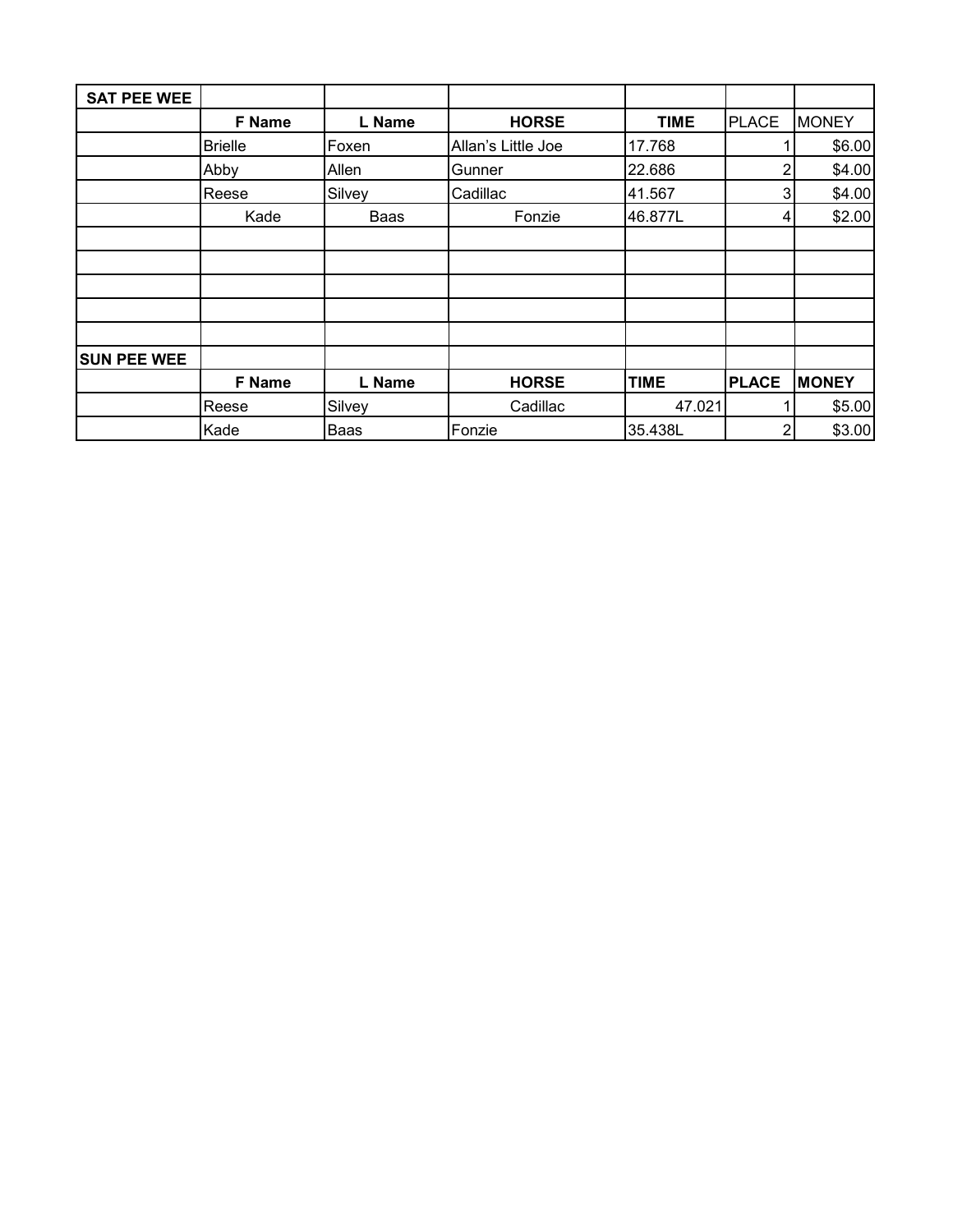|             |                                                                    |                |                             |              |                |                  | <b>TOTAL ENTRIES</b> |              | 34           |
|-------------|--------------------------------------------------------------------|----------------|-----------------------------|--------------|----------------|------------------|----------------------|--------------|--------------|
|             | Jackpot Junkie - Saturday, February 26, 2022<br><b>TOTAL ADDED</b> |                |                             | \$0.00       |                |                  |                      |              |              |
|             |                                                                    |                |                             |              |                |                  | <b>TOTAL PAYOUT</b>  |              | \$693.00     |
| <b>DRAW</b> | <b>F</b> Name                                                      | L Name         | <b>HORSE</b>                | $\mathbf{o}$ | Y              | $\blacktriangle$ | M TIME               | <b>PLACE</b> | <b>MONEY</b> |
|             | 7Breanna                                                           | <b>Ellis</b>   | <b>SPB Streakn Stiletto</b> | 1            | $\pmb{0}$      | $\mathbf 0$      | 14.761               | $1d-1$       | \$125.00     |
|             | 6 Kelly                                                            | Keller         | Lost Valley Mint            | 1            | $\mathsf 0$    | 0                | 1 14.800             | $1d-2$       | \$75.00      |
|             | 4 Dally                                                            | Orman          | Jess Follow Me              |              | $\mathbf{1}$   | 0                | 0 14.816             | $1d-3$       | \$50.00      |
|             | 19 Marlee                                                          | Gregg          | DL Heza Shawne Bug          |              | $\mathbf 0$    | 0                | 0 14.834             |              |              |
|             | 23 Braxtin                                                         | Lyman          | <b>Mac Freckles Thunder</b> |              |                | 0                | 0 14.932             |              |              |
|             | $22$ Jen                                                           | Conrad         | Astreakinflashdee           | 1            |                |                  | 14.998               |              |              |
|             | 23 Dally                                                           | Orman          | <b>Cutters Jackie Bee</b>   | 1            | 1              | 0                | 0 15.077             |              |              |
|             | 15 Emma                                                            | Eberline       | Hot Playgun                 | 1            | 1              | $\overline{0}$   | 0 15.153             |              |              |
|             |                                                                    |                |                             |              |                |                  |                      |              |              |
|             | 9 Kamryn                                                           | <b>Branden</b> | Rockstar                    | 1            | $\mathbf 0$    | $\overline{0}$   | 0 15.305             | $2d-1$       | \$107.00     |
|             | 20Lisa                                                             | Fields         | Dandys Flashy Deal          |              |                |                  | 15.341               | $2d-2$       | \$64.00      |
|             | 21 Alyssa                                                          | Allen          | <b>KRVP Leo Rude</b>        | 1            | 0              |                  | 0 15.551             | $2d-3$       | \$43.00      |
|             | 11 Regan                                                           | <b>McClure</b> | Laughing Doll Xena          | 1            | 1              | $\overline{0}$   | 0 15.651             |              |              |
|             |                                                                    |                |                             |              |                |                  |                      |              |              |
|             | 14 Brooke                                                          | Liston         | Passum Mach Six             | 1            | $\mathbf 1$    |                  | 15.858               | $3d-1$       | \$71.00      |
|             | 3 Montanna                                                         | Kielley        | Boodes lil millennium       |              | $\overline{0}$ | 0                | 0 15.886             | $3d-2$       | \$43.00      |
|             | 21 Mallory                                                         | Keller         | Dubs Hollywood Flash        | 1            | $\mathbf{1}$   | $\overline{0}$   | 0 16.190             | $3d-3$       | \$29.00      |
|             |                                                                    |                |                             |              |                |                  |                      |              |              |
|             | 19 Aspen                                                           | Erenberger     | <b>Betty Bets Chex</b>      | 1            | $\pmb{0}$      | 0                | 0 16.270             | $4d-1$       | \$54.00      |
|             | 2 Christine                                                        | Knight         | <b>SMC ADash Of Smooth</b>  | 1            | 0              | $\overline{0}$   | 0 16.383             | $4d-2$       | \$32.00      |
|             | 10 Molly                                                           | Hamilton       | Frenchmans Last Honor       | 1            | $\mathbf 0$    | $\overline{0}$   | 0 16.386             | $4d-3$       | \$21.00      |
|             | 11 Jada                                                            | Conrad         | Pearl                       |              | 1              |                  | 16.476               |              |              |
|             | 16 Haylie                                                          | Roberts        | <b>Duck</b>                 | 1            | 1              | $\overline{0}$   | 0 16.698             |              |              |
|             | 12 Stefanie                                                        | Baas           | Streakin Bug Passum         | 1            | 0              |                  | 0 16.749             |              |              |
|             | 4 Lisa                                                             | Fields         | <b>Rocket Sweet Cash</b>    |              |                |                  | 17.067               |              |              |
|             | 1Ema                                                               | Crose          | mfr sounds of bully         | 11           | 1              | 0                | 0 18.553             |              |              |
| 26          | Ashtin                                                             | Holzer         | Slick Em Up Sonny           |              |                |                  | 18.747               |              |              |
|             | 24 Christine                                                       | Knight         | <b>Firewater Streak</b>     |              | 0              | 0                | 0 20.609             |              |              |
|             | 22 Samantha                                                        | Seaton         | Olde barn bug               |              | $\pmb{0}$      | 0                | 0 24.041             |              |              |
|             | 8 Kara                                                             | Robbins        | CC Smart Royal Chic         |              | $\pmb{0}$      | $\overline{0}$   | 0915.075             |              |              |
|             | 24 Kelly                                                           | Keller         | Firen Angel Bonnie          |              | 0              | 0                | 1915.468             |              |              |
|             | 6 Tasia                                                            | Behnke         | RJL Cantbullymyfame         |              | $\pmb{0}$      |                  | 0915.569             |              |              |
|             | 17 Tacie                                                           | Overturf       | Deguello                    |              | 0              |                  | 0915.617             |              |              |
|             | 9 Conny                                                            | Winkers        | DHR Pass 'Em Up Perks       |              | $\pmb{0}$      | $\overline{0}$   | 1915.695             |              |              |
|             | 2 Shaunae                                                          | Overturf       | <b>KD Berts Moon Bug</b>    |              | 0              | 0                | 1915.997             |              |              |
|             | 14 Kyrra                                                           | Racine         | Mega smoky drifter          |              | $\mathbf{1}$   | 0                | 0916.686             |              |              |
|             | 13 Maddie                                                          | Jochimsen      | Ameiah                      |              | $\mathbf 0$    |                  | 0999.999             |              |              |
|             |                                                                    |                |                             |              |                |                  |                      |              |              |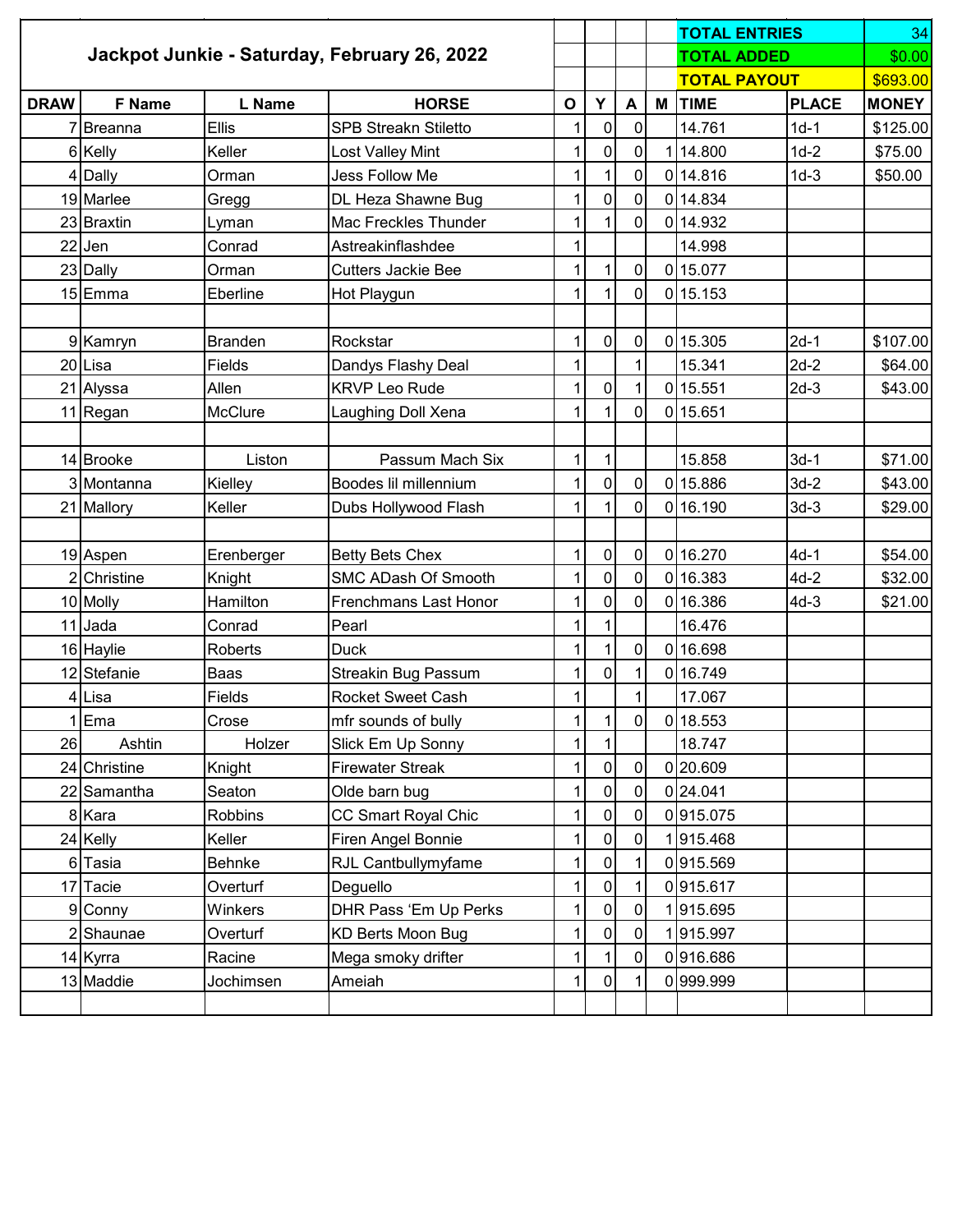| Jackpot Junkie YOUTH 4D - Saturday, February 26, 2022 |                 |                           |             | <b>TOTAL ENTRIES</b> |          |  |
|-------------------------------------------------------|-----------------|---------------------------|-------------|----------------------|----------|--|
|                                                       |                 |                           |             | <b>TOTAL ADDED</b>   | \$0.00   |  |
|                                                       |                 |                           |             | <b>TOTAL PAYOUT</b>  |          |  |
| F Name                                                | L Name          | <b>HORSE</b>              | <b>TIME</b> | Place                | \$ Won   |  |
| Dally                                                 | Orman           | Jess Follow Me            | 14.816 1d-1 |                      | \$61.00  |  |
| <b>Braxtin</b>                                        | Lyman           | Mac Freckles Thunder      | 14.932 1d-2 |                      | \$37.00  |  |
| Dally                                                 | Orman           | <b>Cutters Jackie Bee</b> | 15.077 1d-3 |                      | \$25.00  |  |
| Emma                                                  | Eberline        | Hot Playgun               | 15.153      |                      |          |  |
| Regan                                                 | McClure         | Laughing Doll Xena        | 15.651 2d-1 |                      | \$106.00 |  |
| Kalie                                                 | <b>Buenting</b> | Fast N Fearless Baby      | 15.829 3d-1 |                      | \$35.00  |  |
| <b>Brooke</b>                                         | Liston          | Passum Mach Six           | 15.858 3d-2 |                      | \$21.00  |  |
| Mallory                                               | Keller          | Dubs Hollywood Flash      | 16.190 3d-3 |                      | \$14.00  |  |
| Jada                                                  | Conrad          | Pearl                     | 16.476 4d-1 |                      | \$26.00  |  |
| Leigha                                                | Elliott         | Chevy                     | 16.490 4d-2 |                      | \$16.00  |  |
| Sage                                                  | Menne           | Apollo                    | 16.609 4d-3 |                      | \$11.00  |  |
| Haylie                                                | Roberts         | <b>Duck</b>               | 16.698      |                      |          |  |
| Rebecca                                               | LaRue           | Forever in my heart       | 16.733      |                      |          |  |
| Alivia                                                | Anderson        | Gypsy T.J sweet           | 17.229      |                      |          |  |
| Faith                                                 | Eberline        | Pigpen                    | 17.523      |                      |          |  |
| Maddi                                                 | mausehund       | Carmella                  | 17.622      |                      |          |  |
| Haley                                                 | Cook            | Cruiser                   | 17.726      |                      |          |  |
| Haley                                                 | Cook            | Whiskey                   | 18.420      |                      |          |  |
| Ema                                                   | Crose           | mfr sounds of bully       | 18.553      |                      |          |  |
| Ashtin                                                | Holzer          | Slick Em Up Sonny         | 18.747      |                      |          |  |
| Morgan                                                | Keller          | <b>JB Docs Ace</b>        | 916.099     |                      |          |  |
| Kyrra                                                 | Racine          | Mega smoky drifter        | 916.686     |                      |          |  |
| Allison                                               | Koch            | <b>Flit Bar Twist</b>     | 917.170     |                      |          |  |
| Joslyn                                                | Foxen           | Simply A Gem              | 926.901     |                      |          |  |
| Macy                                                  | Eastman         | <b>Blue Collar Noble</b>  | 999.999     |                      |          |  |
| Hannah                                                | Koch            | SQ HesA Frosty Son        | 999.999     |                      |          |  |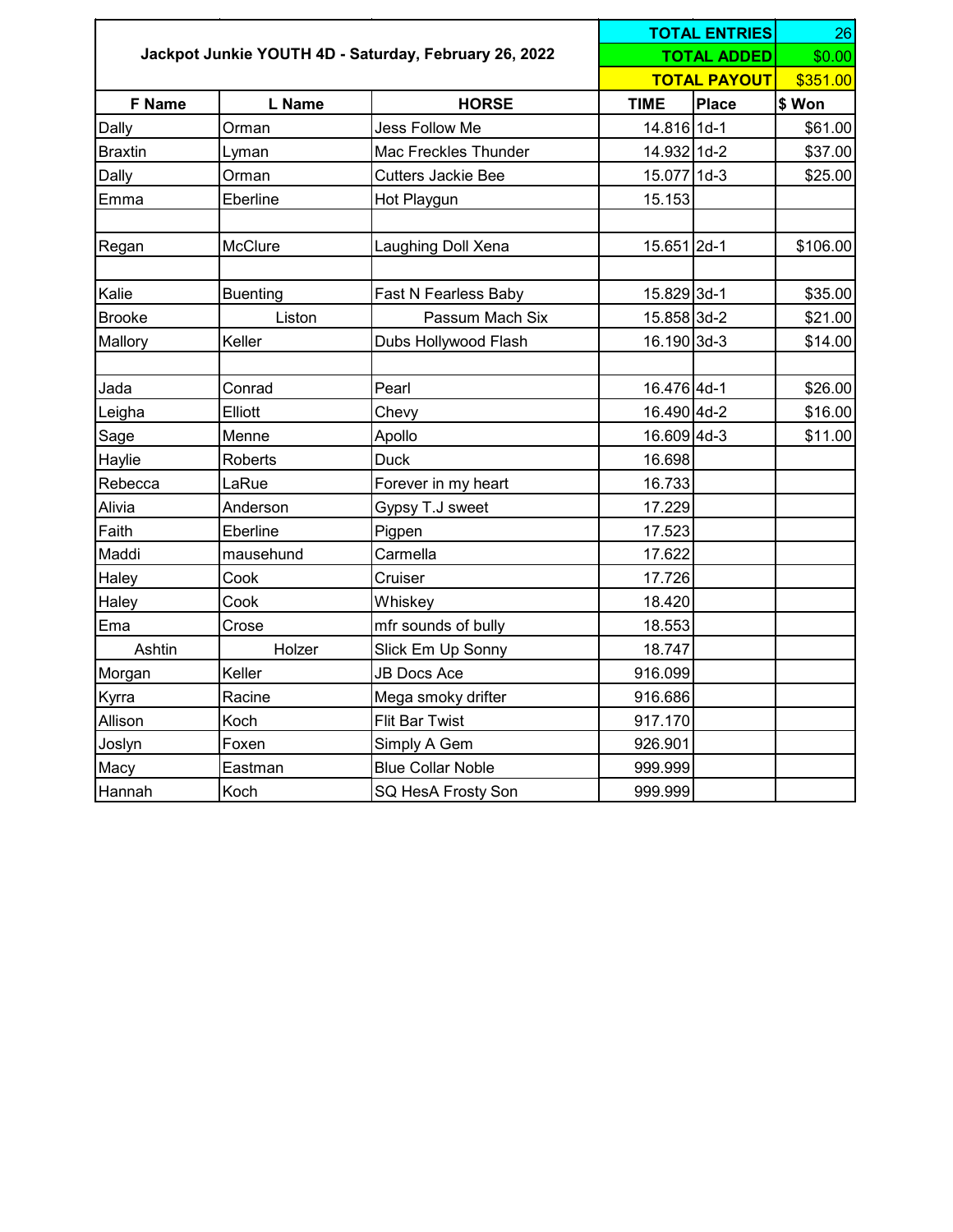|          |                                                       |                            | <b>TOTAL ENTRIES</b> |              | 10       |
|----------|-------------------------------------------------------|----------------------------|----------------------|--------------|----------|
|          | Jackpot Junkie ADULT 4D - Saturday, February 26, 2022 | <b>TOTAL ADDED</b>         | \$0.00               |              |          |
|          |                                                       |                            | <b>TOTAL PAYOUT</b>  |              | \$135.00 |
| F Name   | L Name                                                | <b>HORSE</b>               | <b>TIME</b>          | <b>Place</b> | \$ Won   |
| Lisa     | Fields                                                | Dandys Flashy Deal         | 15.341               | $1d-1$       | \$47.00  |
| Alyssa   | Allen                                                 | KRVP Leo Rude              | 15.551               |              |          |
| Kylee    | Yates                                                 | IJJ                        | 16.184               | $2d-1$       | \$41.00  |
| Stefanie | Baas                                                  | <b>Streakin Bug Passum</b> | 16.749               | $3d-1$       | \$27.00  |
| Lisa     | Fields                                                | <b>Rocket Sweet Cash</b>   | 17.067               | $4d-1$       | \$20.00  |
| Chantel  | Muttart                                               | Memories of Artie          | 20.787               |              |          |
| Kortni   | Oliver                                                | Mac                        | 21.487               |              |          |
| Tasia    | <b>Behnke</b>                                         | RJL Cantbullymyfame        | 915.569              |              |          |
| Tacie    | Overturf                                              | Deguello                   | 915.617              |              |          |
| Maddie   | Jochimsen                                             | Ameiah                     | 999.999              |              |          |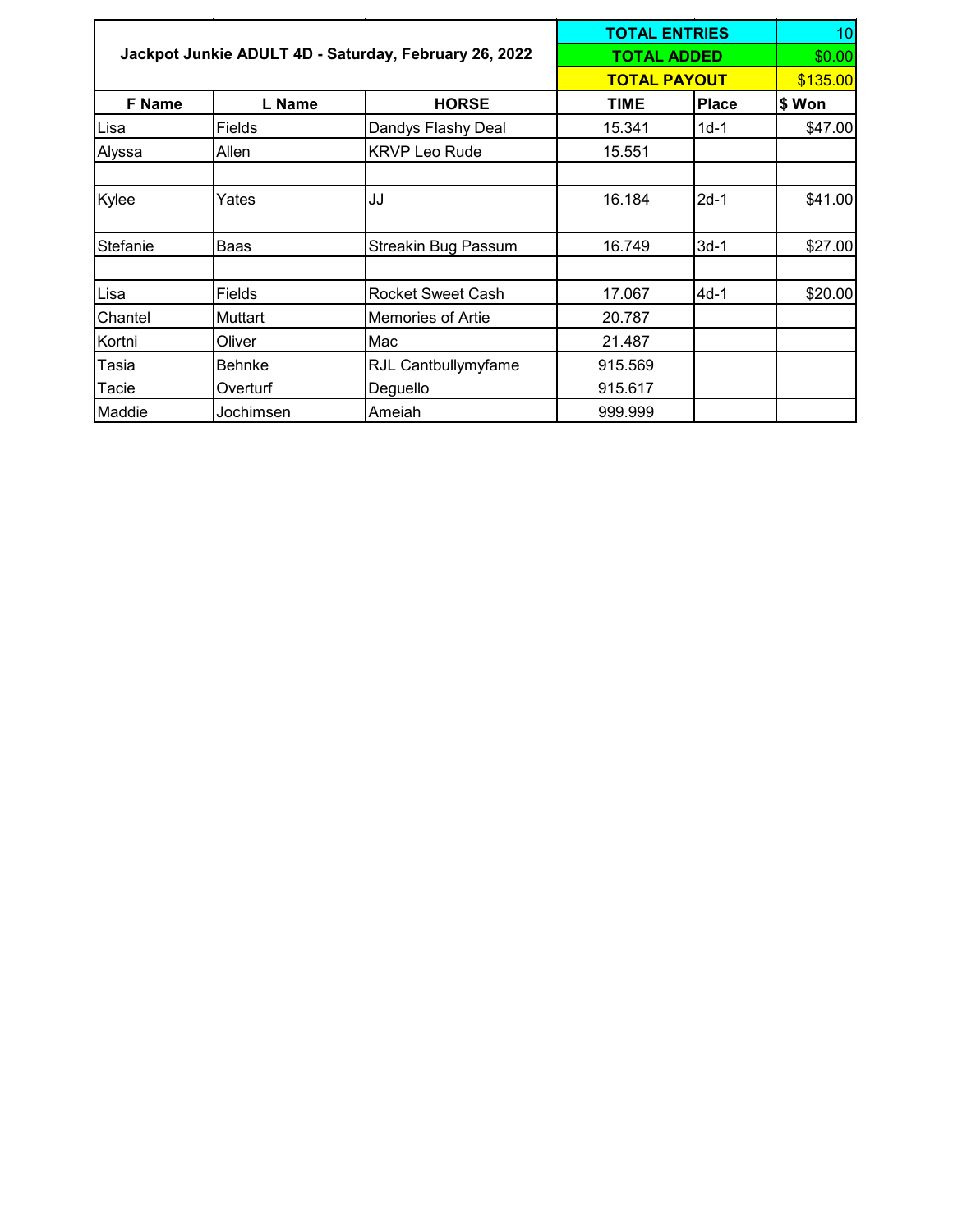|         |                                                         |                       | <b>TOTAL ENTRIES</b> |              |         |
|---------|---------------------------------------------------------|-----------------------|----------------------|--------------|---------|
|         | Jackpot Junkie Masters 4D - Saturday, February 26, 2022 | TOTAL ADDED           | \$0.00               |              |         |
|         |                                                         |                       | <b>TOTAL PAYOUT</b>  | \$54.00      |         |
| F Name  | L Name                                                  | <b>HORSE</b>          | TIME                 | <b>Place</b> | \$ Won  |
| Kelly   | Keller                                                  | Lost Valley Mint      | 14.800               | $1d-1$       | \$54.00 |
| Kelly   | Keller                                                  | Firen Angel Bonnie    | 915.468              |              |         |
| Conny   | Winkers                                                 | DHR Pass 'Em Up Perks | 915.695              |              |         |
| Shaunae | Overturf                                                | KD Berts Moon Bug     | 915.997              |              |         |
|         |                                                         |                       |                      |              |         |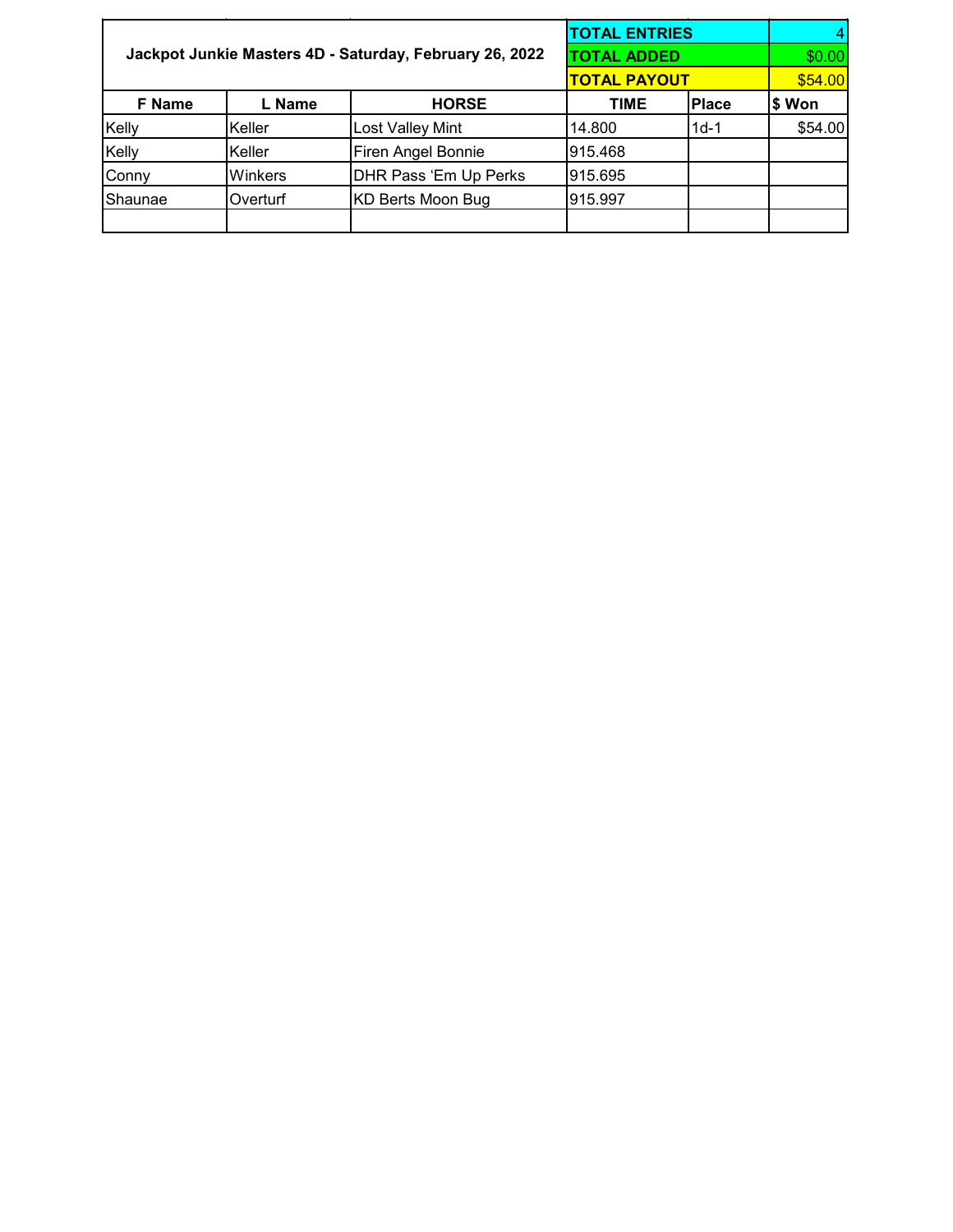|                                            |                |                |                              |              |                     |                |                | <b>TOTAL ENTRIES</b> | 28           |              |
|--------------------------------------------|----------------|----------------|------------------------------|--------------|---------------------|----------------|----------------|----------------------|--------------|--------------|
| Jackpot Junkie - Sunday, February 26, 2022 |                |                |                              |              |                     |                |                | <b>TOTAL ADDED</b>   | \$0.00       |              |
|                                            |                |                |                              |              |                     |                |                | <b>TOTAL PAYOUT</b>  | \$588.00     |              |
| <b>DRAW</b>                                | <b>F</b> Name  | L Name         | <b>HORSE</b>                 | $\mathbf{o}$ | Υ                   | A              | M              | <b>TIME</b>          | <b>PLACE</b> | <b>MONEY</b> |
| 13                                         | Tasia          | Behnke         | RJL Cantbullymyfame          | $\mathbf{1}$ | $\pmb{0}$           | $\mathbf{1}$   | $\mathbf{0}$   | 14.490 1d-1          |              | \$103.00     |
| 6                                          | Payton         | Erritt         | Shoot Yeah Ima Romeo         | $\mathbf{1}$ | $\mathbf 0$         | $\mathbf{1}$   | $\mathbf 0$    | 14.556 1d-2          |              | \$62.00      |
| $\mathbf{1}$                               | Kelly          | Keller         | Lost Valley Mint             | $\mathbf{1}$ | $\pmb{0}$           | $\mathbf 0$    | $\mathbf{1}$   | 14.710 1d-3          |              | \$41.00      |
| 5                                          | <b>Braxtin</b> | Lyman          | Mac Freckles Thunder         | $\mathbf{1}$ | $\mathbf{1}$        | $\mathbf 0$    | $\mathbf 0$    | 14.794               |              |              |
| 8                                          | <b>Breanna</b> | <b>Ellis</b>   | <b>SPB Streakn Stiletto</b>  | $\mathbf{1}$ | $\mathbf 0$         | $\mathbf 0$    |                | 14.811               |              |              |
|                                            |                |                |                              |              |                     |                |                |                      |              |              |
| 10                                         | Conny          | Winkers        | DHR Pass 'Em Up Perks        | $\mathbf 1$  | $\pmb{0}$           | $\mathbf 0$    | $\mathbf{1}$   | 15.286 2d-1          |              | \$88.00      |
| 15                                         | Lisa           | Fields         | Dandy's Flashy Deal          | $\mathbf{1}$ | $\pmb{0}$           | $\mathbf{1}$   |                | 15.361 2d-2          |              | \$53.00      |
| $\overline{c}$                             | Montanna       | Kielley        | Boodes lil millennium        | 1            | $\mathbf 0$         | $\mathbf 0$    | $\mathbf 0$    | 15.379 2d-3          |              | \$35.00      |
| 6                                          | Emma           | Eberline       | Hot Playgun                  | $\mathbf{1}$ | 1                   | $\mathbf{0}$   | $\Omega$       | 15.421               |              |              |
|                                            |                |                |                              |              |                     |                |                |                      |              |              |
| 9                                          | Molly          | Hamilton       | <b>Frenchmans Last Honor</b> | $\mathbf{1}$ | $\mathbf 0$         | $\mathbf 0$    | $\pmb{0}$      | 15.627 3d-1          |              | \$59.00      |
| 16                                         | Kelly          | Keller         | Firen Angel Bonnie           | $\mathbf{1}$ | $\pmb{0}$           | $\overline{0}$ | $\mathbf{1}$   | 15.772 3d-2          |              | \$35.00      |
| 17                                         | Maddie         | Jochimsen      | Ameiah                       | $\mathbf{1}$ | $\mathsf{O}\xspace$ | $\mathbf{1}$   | $\mathbf 0$    | 15.831 3d-3          |              | \$24.00      |
| 19                                         | Mallory        | Keller         | Dubs Hollywood Flash         | $\mathbf{1}$ | $\mathbf{1}$        | $\Omega$       | $\Omega$       | 15.944               |              |              |
|                                            |                |                |                              |              |                     |                |                |                      |              |              |
| 13                                         | Shaunae        | Overturf       | KD Berts Moon Bug            | $\mathbf 1$  | $\pmb{0}$           | $\mathbf 0$    | $\mathbf{1}$   | 16.052 4d-1          |              | \$44.00      |
| 8                                          | Cheyenne       | Lyman          | <b>JDG Marys Surprise</b>    | 1            | $\mathbf{1}$        | $\mathbf 0$    | $\pmb{0}$      | 16.273 4d-2          |              | \$26.00      |
| 12                                         | Ashtin         | Holzer         | Slick Em Up Sonny            | $\mathbf{1}$ | $\mathbf{1}$        | $\mathbf 0$    | $\pmb{0}$      | 16.394 4d-3          |              | \$18.00      |
| 3                                          | Stefanie       | Baas           | Streakin Bug Passum          | 1            | $\mathbf 0$         | $\mathbf{1}$   | $\mathbf 0$    | 16.803               |              |              |
| 10                                         | Morgan         | Nelson         | my lil red wagon             | $\mathbf{1}$ | $\mathbf{1}$        | $\mathbf 0$    |                | 16.815               |              |              |
| 5                                          | Haylie         | <b>Roberts</b> | <b>Duck</b>                  | $\mathbf{1}$ | $\mathbf{1}$        | $\overline{0}$ | $\Omega$       | 16.951               |              |              |
| 3                                          | Teagan         | Smith          | Rico                         | $\mathbf{1}$ | $\mathbf{1}$        | $\mathbf 0$    | $\Omega$       | 17.140               |              |              |
| $\overline{7}$                             | Payton         | Erritt         | Special Kinda Trouble        | $\mathbf{1}$ | $\mathsf 0$         | $\mathbf 0$    |                | 17.467               |              |              |
| 4                                          | Lisa           | Fields         | Rocket Sweet Cash            | $\mathbf{1}$ | $\mathsf 0$         | $\mathbf{1}$   |                | 17.630               |              |              |
| 18                                         | Joanie         | Plourde        | Pickle Rick                  | 1            | $\mathsf 0$         | $\mathbf 0$    | $\pmb{0}$      | 18.500               |              |              |
| 16                                         | Kelsey         | Nelson         | Eye N Starlight              | $\mathbf{1}$ | $\mathsf 0$         | $\mathbf 0$    | $\pmb{0}$      | 26.992               |              |              |
| 9                                          | Kyrra          | Racine         | Mega smoky drifter           | $\mathbf{1}$ | $\mathbf{1}$        | $\pmb{0}$      | $\pmb{0}$      | 915.736              |              |              |
| 17                                         | Tacie          | Overturf       | Deguello                     | $\mathbf{1}$ | $\mathbf 0$         | $\mathbf 1$    | $\pmb{0}$      | 917.774              |              |              |
| 15                                         | Ema            | Crose          | mfr sounds of bully          | 1            | $\mathbf{1}$        | $\mathbf 0$    | $\mathbf 0$    | 917.974              |              |              |
| 18                                         | Regan          | McClure        | Laughing Doll Xena           | 1            | $\mathbf{1}$        | $\mathbf 0$    | $\overline{0}$ | 999.999              |              |              |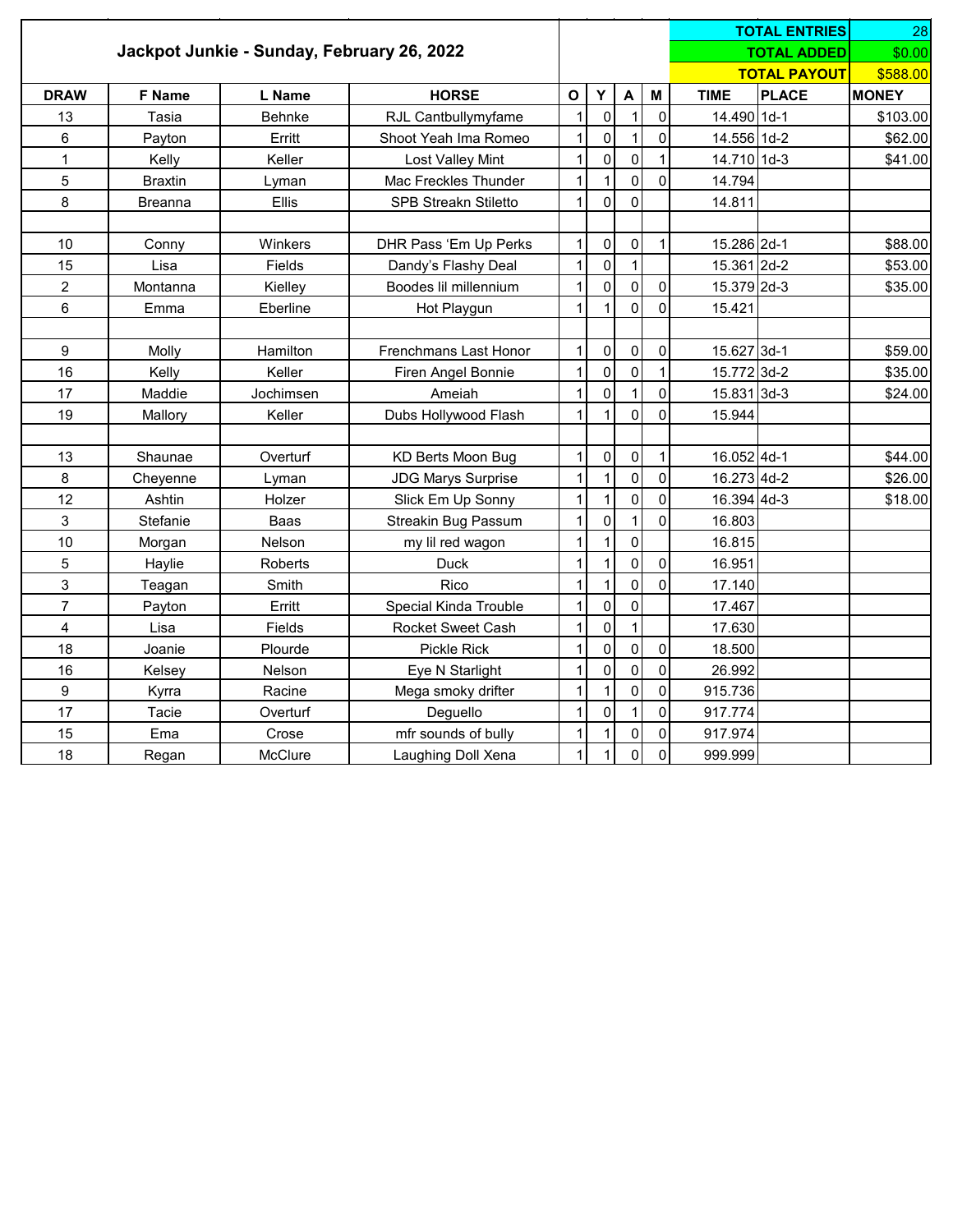| Jackpot Junkie YOUTH 4D - Sunday, February 26, 2022 |                 |                           |             | <b>TOTAL ENTRIES</b><br><b>TOTAL ADDED</b> | 18<br>\$0.00 |  |
|-----------------------------------------------------|-----------------|---------------------------|-------------|--------------------------------------------|--------------|--|
|                                                     |                 |                           |             | <b>TOTAL PAYOUT</b>                        | \$243.00     |  |
| <b>F</b> Name                                       | L Name          | <b>HORSE</b>              | <b>TIME</b> | <b>Place</b>                               | \$ Won       |  |
| <b>Braxtin</b>                                      | Lyman           | Mac Freckles Thunder      | 14.794 1d-1 |                                            | \$85.00      |  |
| Emma                                                | Eberline        | Hot Playgun               | 15.421 2d-1 |                                            | \$44.00      |  |
| Kalie                                               | <b>Buenting</b> | Fast N Fearless Baby      | 15.777 2d-2 |                                            | \$29.00      |  |
| Mallory                                             | Keller          | Dubs Hollywood Flash      | 15.944 3d-1 |                                            | \$29.00      |  |
| Sage                                                | Menne           | Apollo                    | 16.010 3d-2 |                                            | \$19.00      |  |
| Rebecca                                             | LaRue           | Forever in my heart       | 16.127      |                                            |              |  |
| Morgan                                              | Keller          | <b>JB Docs Ace</b>        | 16.259      |                                            |              |  |
| Cheyenne                                            | Lyman           | <b>JDG Marys Surprise</b> | 16.273      |                                            |              |  |
| Ashtin                                              | Holzer          | Slick Em Up Sonny         | 16.394 4d-1 |                                            | \$22.00      |  |
| Faith                                               | Eberline        | Pigpen                    | 16.592 4d-2 |                                            | \$15.00      |  |
| Morgan                                              | Nelson          | my lil red wagon          | 16.815      |                                            |              |  |
| Haylie                                              | Roberts         | <b>Duck</b>               | 16.951      |                                            |              |  |
| Teagan                                              | Smith           | Rico                      | 17.140      |                                            |              |  |
| Alivia                                              | Anderson        | Gypsy T.J sweet           | 17.198      |                                            |              |  |
| Haley                                               | Cook            | Cruiser                   | 99.999      |                                            |              |  |
| Kyrra                                               | Racine          | Mega smoky drifter        | 915.736     |                                            |              |  |
| Ema                                                 | Crose           | mfr sounds of bully       | 917.974     |                                            |              |  |
| Haley                                               | Cook            | Whiskey                   | 918.306     |                                            |              |  |
| Regan                                               | McClure         | Laughing Doll Xena        | 999.999     |                                            |              |  |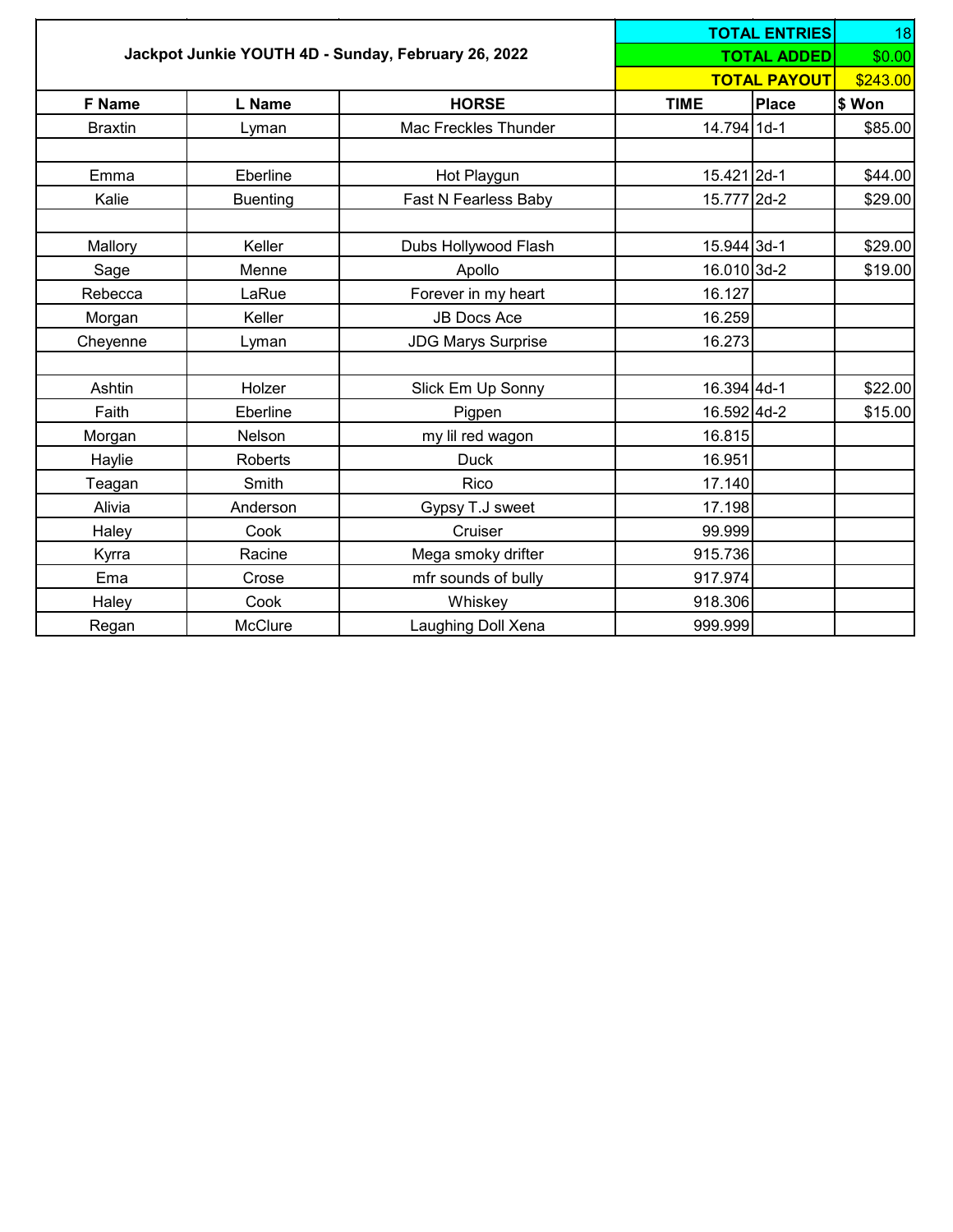|          | Jackpot Junkie ADULT 4D - Sunday, February 26, 2022 |                            | <b>TOTAL ENTRIES</b><br><b>TOTAL ADDED</b> |          |         |
|----------|-----------------------------------------------------|----------------------------|--------------------------------------------|----------|---------|
|          |                                                     |                            | <b>TOTAL PAYOUT</b>                        | \$108.00 |         |
| F Name   | L Name                                              | <b>HORSE</b>               | <b>TIME</b>                                | Place    | \$ Won  |
| Tasia    | <b>Behnke</b>                                       | RJL Cantbullymyfame        | 14.490                                     | $1d-1$   | \$38.00 |
| Payton   | Erritt                                              | Shoot Yeah Ima Romeo       | 14.556                                     |          |         |
|          |                                                     |                            |                                            |          |         |
| Lisa     | Fields                                              | Dandy's Flashy Deal        | 15.361                                     | $2d-1$   | \$32.00 |
|          |                                                     |                            |                                            |          |         |
| Kylee    | Yates                                               | JJ                         | 15.803                                     | $3d-1$   | \$22.00 |
| Maddie   | Jochimsen                                           | Ameiah                     | 15.831                                     |          |         |
|          |                                                     |                            |                                            |          |         |
| Stefanie | Baas                                                | <b>Streakin Bug Passum</b> | 16.803                                     | $4d-1$   | \$16.00 |
| Lisa     | Fields                                              | <b>Rocket Sweet Cash</b>   | 17.630                                     |          |         |
| Tacie    | Overturf                                            | Deguello                   | 917.774                                    |          |         |